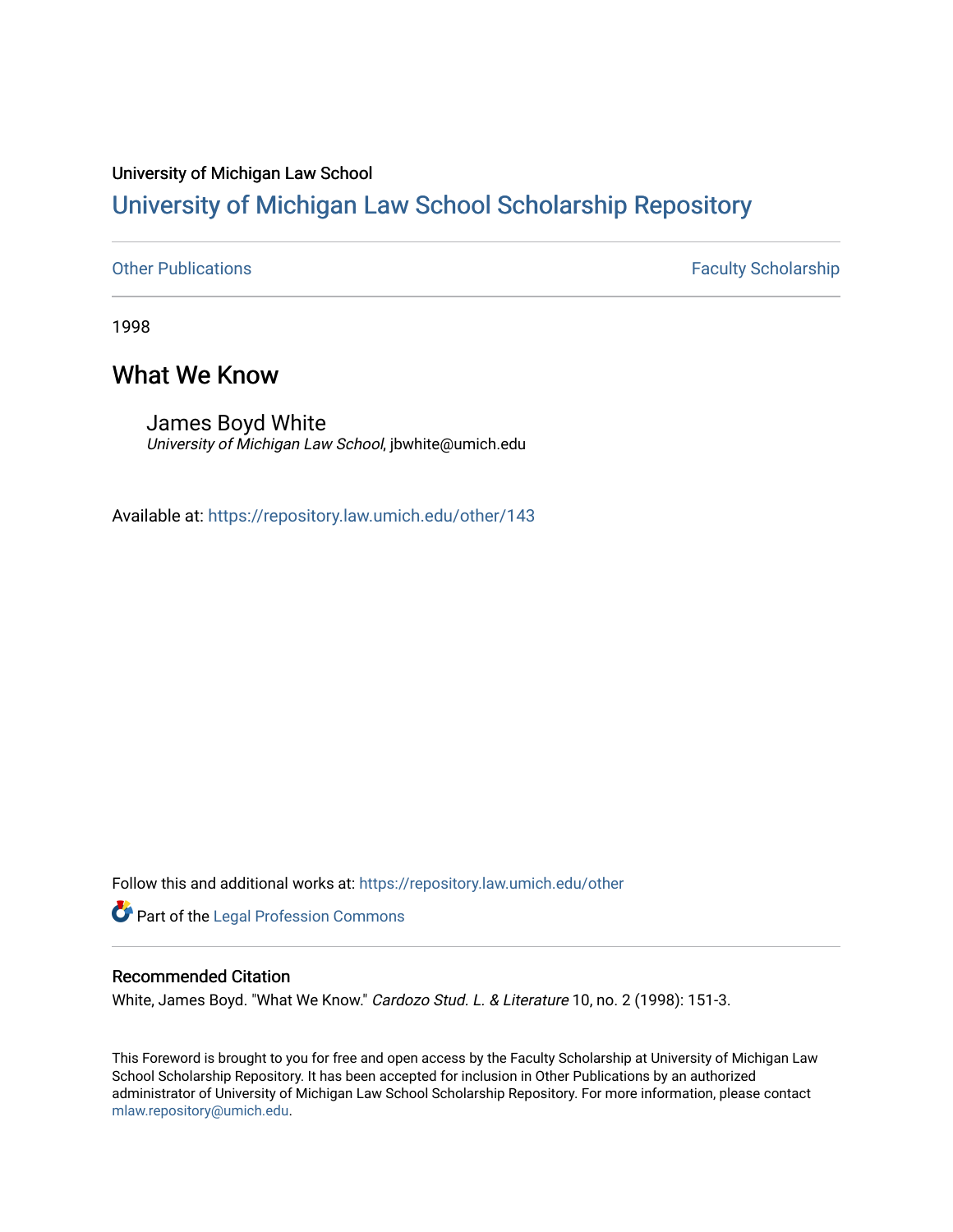

James Boyd White

The editors of *Cardozo Studies in Law and Literature,* and its contributors too, deserve congratulations for its ten years of most successful life. & a small contribution to this moment of celebration I should like to suggest a particular line of thought about what the reading of literature helps us to see about law.

It is common today, in the academic world at least, to talk as though "law" were simply the set of policy choices made by courts, legislatures, or other legal actors that are expressed in legal rules. From this point of view the key question becomes whether these choices are good or bad. This is the premise, for example, of most work in Law and Economics.

While no one would deny the importance of the policy choices made by courts and legislatures, there is an important sense in which such choices are not distinctively legal. Anyone can contribute to the conversation about them, from nearly any point of view, including those of a great many academic disciplines. If you think about law not so much as the set of choices made by those who manage our institutions, but as our distinctive activities of mind and imagination  $-$  as what lawyers and judges actually do with language and each other, as what we teach our students to do — the situation changes. For the lawyer's question is never the simple or abstract one, which rule or choice would be best, but always instead, what choice should be made by this court (or legislature or agency or lawyer) given the existence of a set of authoritative choices made by others, at other times and places, as these are reflected in the body of texts that make up the law  $-$  legislation, constitutional provisions, regulations, opinions, even contracts. The essence of law is the separation of powers; it is thus a constant question for the lawyer what authority should be granted the purported exercise of power by another agency, as well as what it means. In a real case one can normally expect vigorous argument on both kinds of questions. These are matters as to which the policy-maker as such has nothing to say; they require particularized judgments of a unique kind; and they are at the heart of law.

In the other direction, the lawyer must face the reality of her client's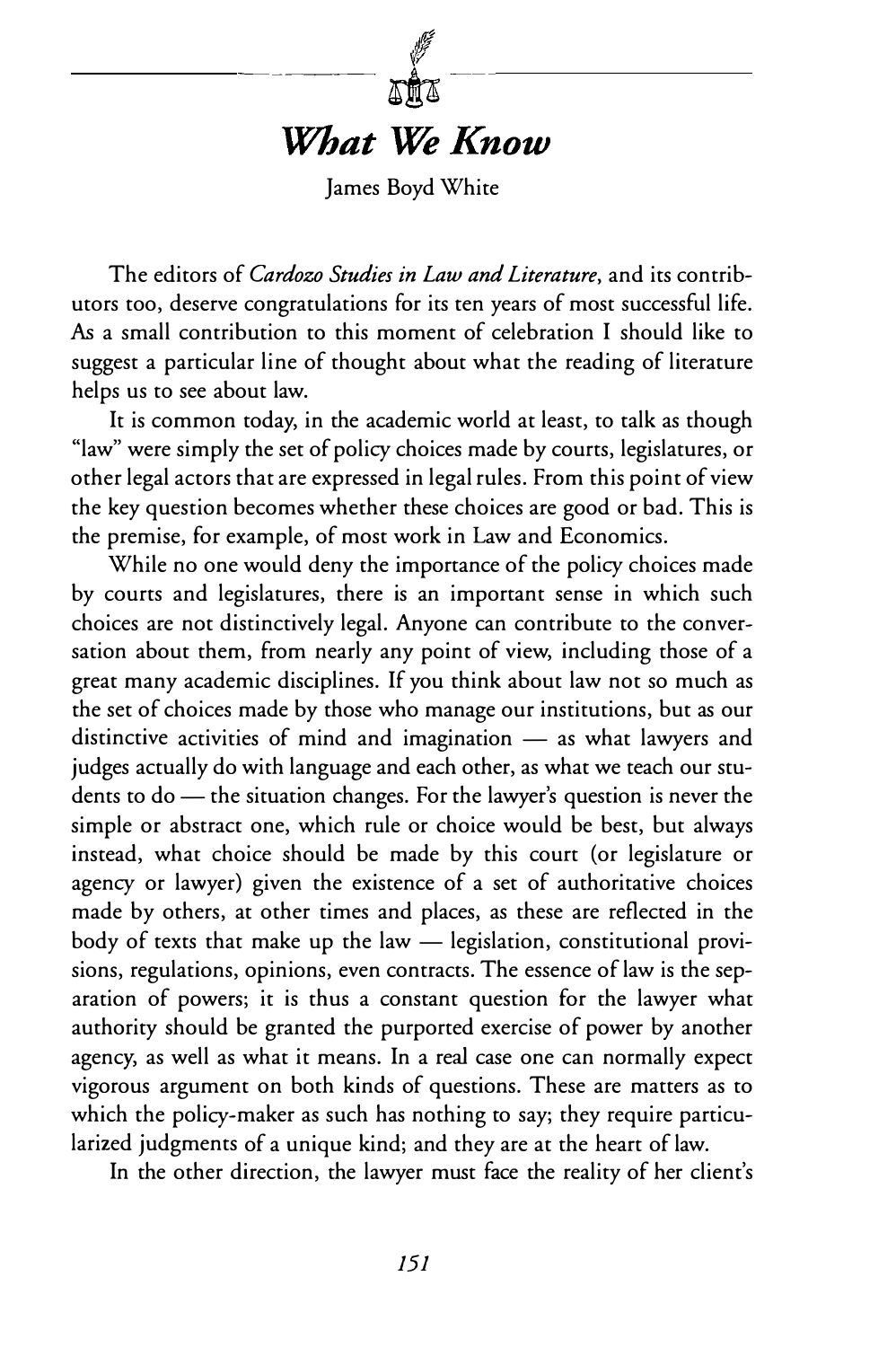experience, and the fact that it can never adequately be cast into the language the lawyer is given to speak: the suffering, the uncertainty, the frustration, the sense of the story from the client's point of view, can never be adequately represented in language, without loss or distortion. Nonetheless, the lawyer's job is to find a way to talk about this experience in the language of the law; this means that she is always thinking about that language itself, what it can do, what it can be made to do, and what its limits are. In this connection the central questions the lawyer asks herself are: "What can we say? What will they say in response? How can we respond to them?" All this is a call to invention, to reimagining the world, not to the routine application of rules or principles. Again, to this dimension of legal life the policy maker has nothing to say.

The lawyer thus thinks constantly not only about the merits of the substantive question before him, but about how he thinks, how he expresses himself. And once he begins to put his own intellectual and expressive activities into question in this way, a thousand issues arise: How should he talk about the courts and legislatures and other public actors in his world, and how should he read their utterances? How should he talk about his client, the party on the other side, the victim if there is one, or about the public? Can he find a way to talk about his client's life that does justice to her experience? Can he find a way to talk about the work of the court that does justice to *it,* and at the same time supports his client's case? Can he find ways to tell the stories of the facts underlying the case, of the development of law, of the passage of this legislation, of the decision made by the court below, that will be coherent and lead to a result he can define as legal and fair? The whole way he imagines the world is put into question, and in highly particular ways.

This is the point at which reading of what we call "literature" has its greatest resonance for the lawyer, for literature at its best is always about the language in which it is written, its ways of imagining the experience of others, its response to the conventions of authority with which it works, and so on. Exactly how the education offered by literature can work for the lawyer is the topic not for a sentence or paragraph, but for a lifetime, and of course there will be disagreements, some fruitful, some less so. But it is worth making here the simple point that the experience of working with literary texts is especially helpful to us as lawyers, for it trains us to focus on the meaning of what is said by particular speakers in